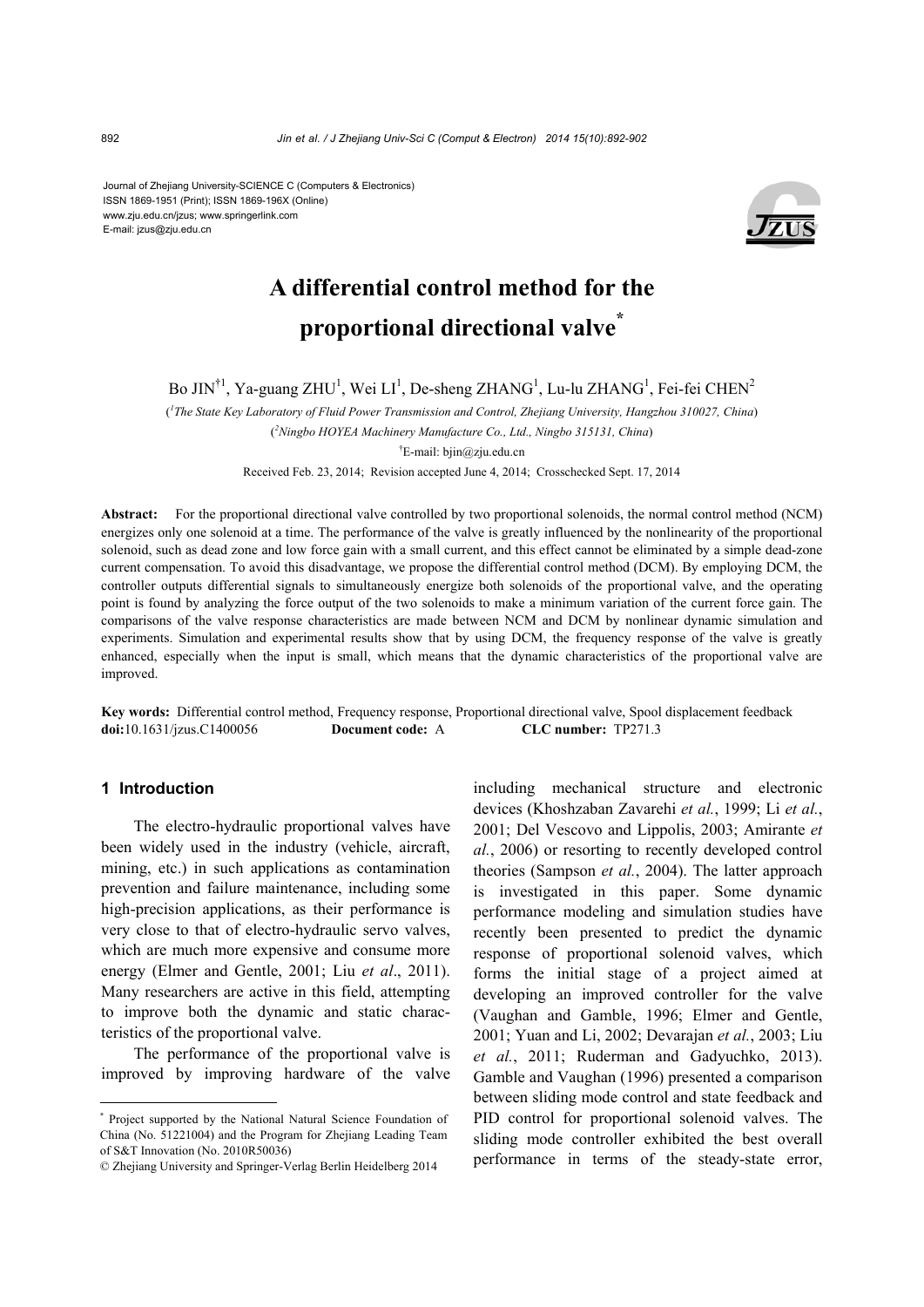response time, overshoot, and symmetry. By taking advantage of the solenoid's attraction force characteristic, Kajima (1993) developed a preenergizing method to energize the solenoid valve, which is highly effective in speeding up the operation of solenoid valves. Amirante *et al.* (2008) used the peak-and-hold technique to achieve an open-loop control of a single stage direct hydraulic proportional valve. This method is characterized by a significantly higher response rate with respect to a standard open-loop control. Amirante *et al.* (2014) proposed an effective methodology for fluiddynamic design optimization of the sliding spool of a hydraulic proportional directional valve. This method minimizes the flow force at a prescribed flow rate to reduce the required opening force while keeping the operation features unchanged, which allows the operational range of direct driven valves to be enlarged. Kong and Wang (2010) designed a digital state observer feedback control system based on the digital signal processor and the mathematical model of the proportional valve. The accuracy of spool displacement was enhanced and disturbance can be restrained effectively. Bu and Yao (2000) proposed three controllers, including an open-loop compensator based on the pole zero cancellation technique, a full-state feedback adaptive robust controller (ARC), and an output feedback ARC controller, to improve the performance of proportional directional control valves, and showed the advantages and limitations of each method by experiments.

Different from the above-mentioned normal control strategies which energize only one solenoid at a time, we develop a control strategy to energize two solenoids simultaneously by differential signals, which obviously enhances the response of the proportional valve. By adapting this method, the dynamic characteristics of the proportional valve are much improved, as shown by modeling and simulation analysis. Experiments demonstrate the effectiveness of this method.

## **2 Principle of the proportional directional valve and the amplifier card**

The hydraulic proportional directional valve (Fig. 1) is a directly controlled component of subplate mounting design. The solenoids controlled by the amplifier card operate directly on the slide spool. With both solenoids de-energized, the slide spool is held in the central position by the compression springs. Once one of the proportional solenoids (e.g., solenoid B) is energized, movement of the control spool to the left, which is in proportion to the electrical input signal, will take place. The valve is equipped with a linear variable displacement transducer (LVDT) which converts the motion of the slide spool to a corresponding electrical signal. The signal is sent to the amplifier card as spool position feedback.



**Fig. 1 Mechanical structure of the proportional valve**

The block diagram of the amplifier card is as shown in Fig. 2. The LVDT is equipped and a controller is proposed for the closed-loop position control. A proportional–integral (PI) controller is adopted for coils current, which can efficiently improve static and dynamic characteristics of the valve. The flutter signal generator, with the purpose of reducing the friction hysteresis loop of the solenoid, makes a great contribution to the performance of the valve in the demanding application. At the current power magnification stage, a pulse width modulation (PWM) current signal is generated with a duty cycle proportional to the input signal, and the current is applied to the solenoid.



**Fig. 2 Block diagram of the amplifier card**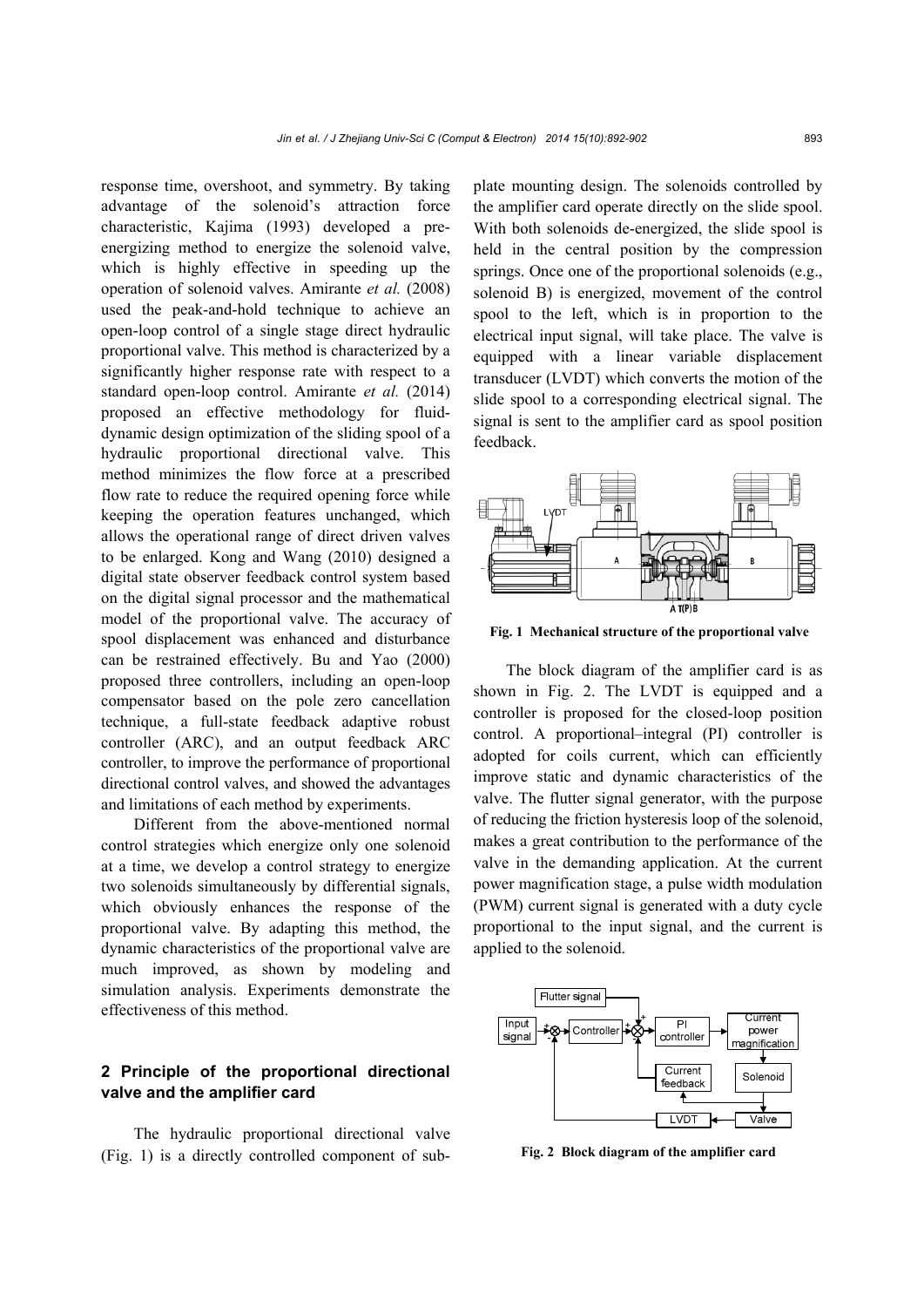Since the amplifier card controls the entire sequence and implements closed-loop position control, a general purpose microcontroller with the ARM (Advanced RISC Machines) core is used, which is a powerful tool allowing the designer to create design variations by simply modifying the software. Thus, without adding expensive components, our method can be realized on the above firmware and structure.

## **3 Mathematical model**

To present the differential control method, in this section, the mathematical model of the proportional valve is realized, with the characteristics being governed by a couple of solenoid, mechanism, and flow force equations.

## **3.1 Dynamic model of the subsystems**

We have investigated different subsystems of the proportional directional valve and derived the governing equations in the form of a differential equation. For simplicity and conciseness of the equation, valve leakage, compressibility of the oil, and the back electromotive coefficient of the coil are neglected.

Solenoid modeling: The solenoid model that consists of an electrical and magnetic circuit has to handle the transformation of the input voltage to an electro-magnetic force on the spool of the valve. The electrical circuit is the actual coil which is represented with a variable inductance *L* in series with a resistance *R* of the coil. The voltage acting on the solenoid is corresponding to the control signal. The voltage-current relationship can be derived by (Vaughan and Gamble, 1996)

$$
u(t) = L\frac{di(t)}{dt} + i(t)R,
$$
 (1)

where  $i(t)$  is the coil current and  $u(t)$  is the control voltage.

Although the solenoid used in the valve is termed 'proportional', the linear force characteristic can be maintained only for a portion of the full solenoid stroke. Since the solenoid forces are bound up with the coil current and the spool displacement, the relationship between the three variables should be determined for the modeling. The force-current characteristic curves in every 0.0001-m interval of spool displacement have been obtained through the test system for a proportional solenoid (Fig. 3). The data can be described in a table for 2D interpolation. The forces of the solenoid corresponding to the current and the displacement are determined by interpolation within the constructed table. The equation can be defined as

$$
F_{\mathbf{m}}(t) = f(i(t), x(t)),\tag{2}
$$

where  $F_m(t)$  is the electro-magnetic force and  $x(t)$  is the displacement of the spool.



**Fig. 3 Fitted surface of current-displacement-force**

Valve modeling: The valve model consists of a mass of slide spool, compression springs, and a viscous damper under the effect of electro-magnetic and flow forces. It can be represented by Newton's second law:

$$
m\frac{d^{2}x(t)}{dt^{2}} + B_{v}\frac{dx(t)}{dt} + Kx(t) = F_{m}(t) - F_{st} - F_{tr}, \quad (3)
$$

in which *m* is the spool mass,  $B_v$  is the viscous damping coefficient, *K* is the spring stiffness coefficient, and  $F_{st}$  and  $F_{tr}$  are steady-state and transient flow forces, respectively.

Flow force: Flow induced forces are of two types, steady-state and transient. The formula for the steady-state flow forces is (Yuan and Li, 2002)

$$
F_{st} = \rho Q v \cos \theta, \tag{4}
$$

where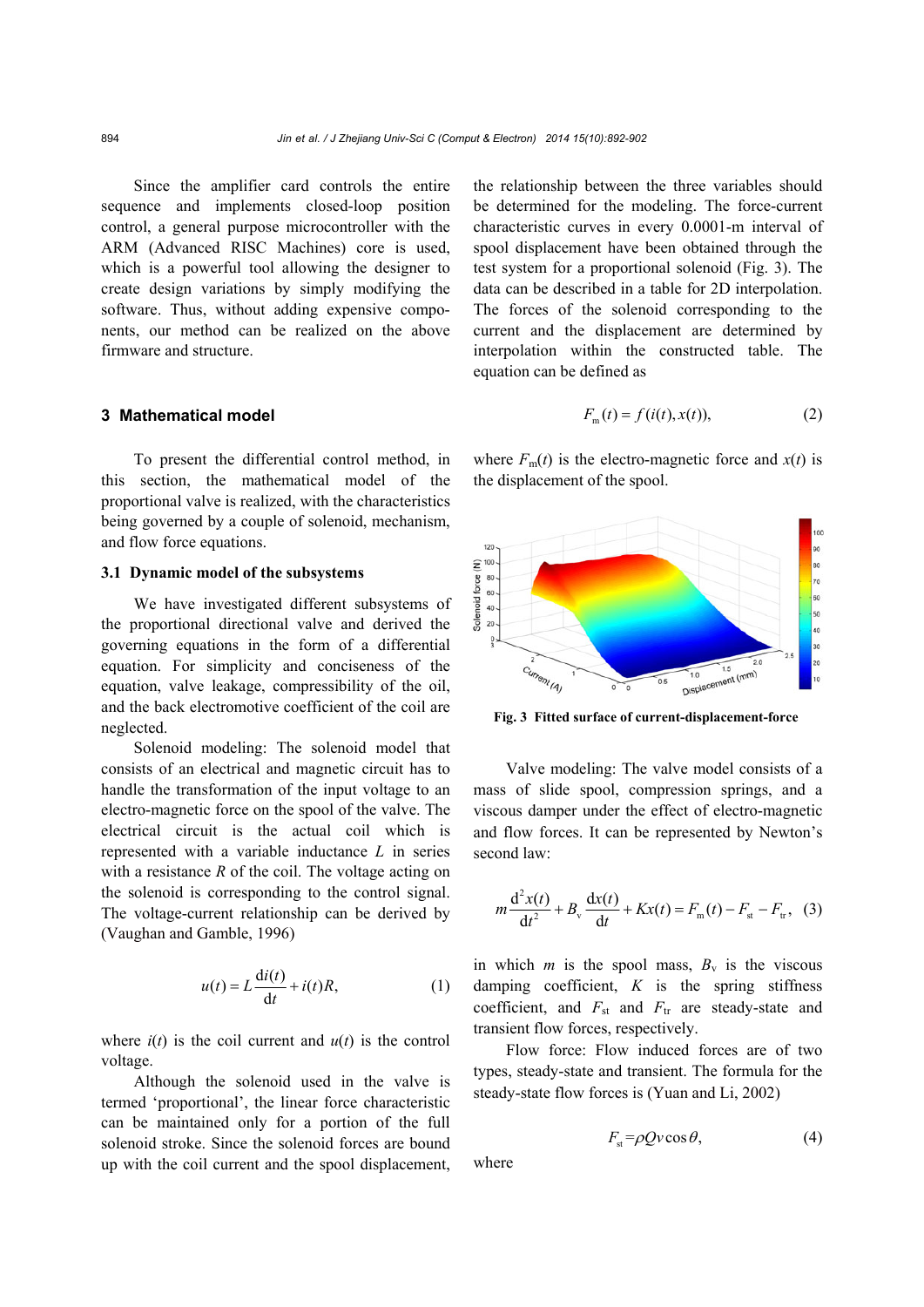$$
Q = C_{d} A(x) \sqrt{2\Delta P / \rho},
$$
 (5)

$$
v = C_{v} \sqrt{2\Delta P / \rho}.
$$
 (6)

From the above equations, the steady-state flow forces are derived:

$$
F_{st} = 2C_d C_v A(x) \Delta P \cos \theta.
$$
 (7)

In the above equations,  $\Delta P = P_{\text{in}} - P_{\text{out}}$ ,  $P_{\text{in}}$  and  $P_{\text{out}}$  are inlet and outlet pressures, respectively,  $C_d$  is the discharge coefficient, *C*v is the velocity coefficient, *ρ* is the density of the hydraulic liquid, *Q* is the flow rate through the orifice, *v* is the velocity of the orifice, *θ* is the flow angle through the orifice, *x* is the displacement of the spool, and  $A(x)$  is the orifice area corresponding to the opening position.

The transient flow forces are reaction forces on the spool as the fluid in the annular valve chamber accelerates in response to variations in the flow rate. The formula for the transient flow forces is (Yuan and Li, 2002)

$$
F_{\rm tr} = -\rho l \frac{\mathrm{d}}{\mathrm{d}t} Q = C_{\rm d} l \sqrt{2\rho \Delta P} \frac{\mathrm{d}A(x)}{\mathrm{d}t},\qquad(8)
$$

where *l* is the length of the fluid columns for the chamber measured from the port center. Orifice area  $A(x)$  is determined by the spool displacement *x*, which will be illustrated later.

Orifice area: The following equations show the cross-section of an orifice with variable round holes:

$$
A(x) = \begin{cases} d^2(\theta - \sin \theta) / 8, & \alpha < x \le x_{\text{max}}, \\ 0, & 0 < x \le \alpha, \end{cases}
$$
 (9)

in which

$$
\theta = 2 \arccos[1 - 2(x - \alpha)/d], \qquad (10)
$$

*d* is the hole diameter of the orifice,  $\alpha$  is the orifice initial opening,  $x$  is the spool displacement from the initial position, and  $x_{\text{max}}$  is the maximum spool displacement.

## **3.2 Dynamic model of the valve**

For analysis and simulation, the transfer function of the valve model must be derived. In this study, the friction hysteresis loop of the solenoid is neglected, for the flutter signal of a triangular wave with a tiny amplitude, and a frequency of 220 Hz is used. The nonlinearity of the solenoid forces, however, must be taken into consideration.

For the orifice area, *x=*0.0006 m is selected as the equilibrium point for the Taylor series expansion.  $A(x)$  is turned into

$$
A(x) = \begin{cases} K_A x, & \alpha < x \le x_{\text{max}}, \\ 0, & 0 < x \le \alpha. \end{cases} \tag{11}
$$

Thus, the steady-state and transient flow forces can be described as follows:

$$
F_{st} = 2C_d C_v A(x) \Delta P \cos \theta = B_s x, \qquad (12)
$$

$$
F_{\rm tr} = C_{\rm d} l \sqrt{2\rho \Delta P} \frac{\mathrm{d} A(x)}{\mathrm{d} t} = B_{\rm t} \frac{\mathrm{d} x}{\mathrm{d} t},\tag{13}
$$

where  $B_s$  is the stiffness of the steady-state flow forces and  $B_t$  is the damping coefficient of the transient flow forces.

By Laplacian transformation of Eqs.  $(1)$ – $(3)$ ,  $(11)$ – $(13)$ , the transfer functions are derived:

Coil current transfer function:

$$
I(s) = \frac{U(s)}{Ls + R}.\tag{14}
$$

Electro-magnetic transfer function:

$$
F_{\rm m}(s) = F(I(s), X(s)).
$$
 (15)

The force executed on the spool:

$$
F_{\rm m}(s) = F_{\rm m4}(s) - F_{\rm mB}(s). \tag{16}
$$

Valve transfer function:

$$
X(s) = \frac{F_{\rm m}(s)}{ms^2 + (B_{\rm v} + B_{\rm t})s + (K + B_{\rm s})}.\tag{17}
$$

The block diagram of the valve system is shown in Fig. 4.

#### **3.3 Presentation and analysis of DCM**

As shown in Fig. 4, the force exerted on the spool is the composition of the solenoid forces, which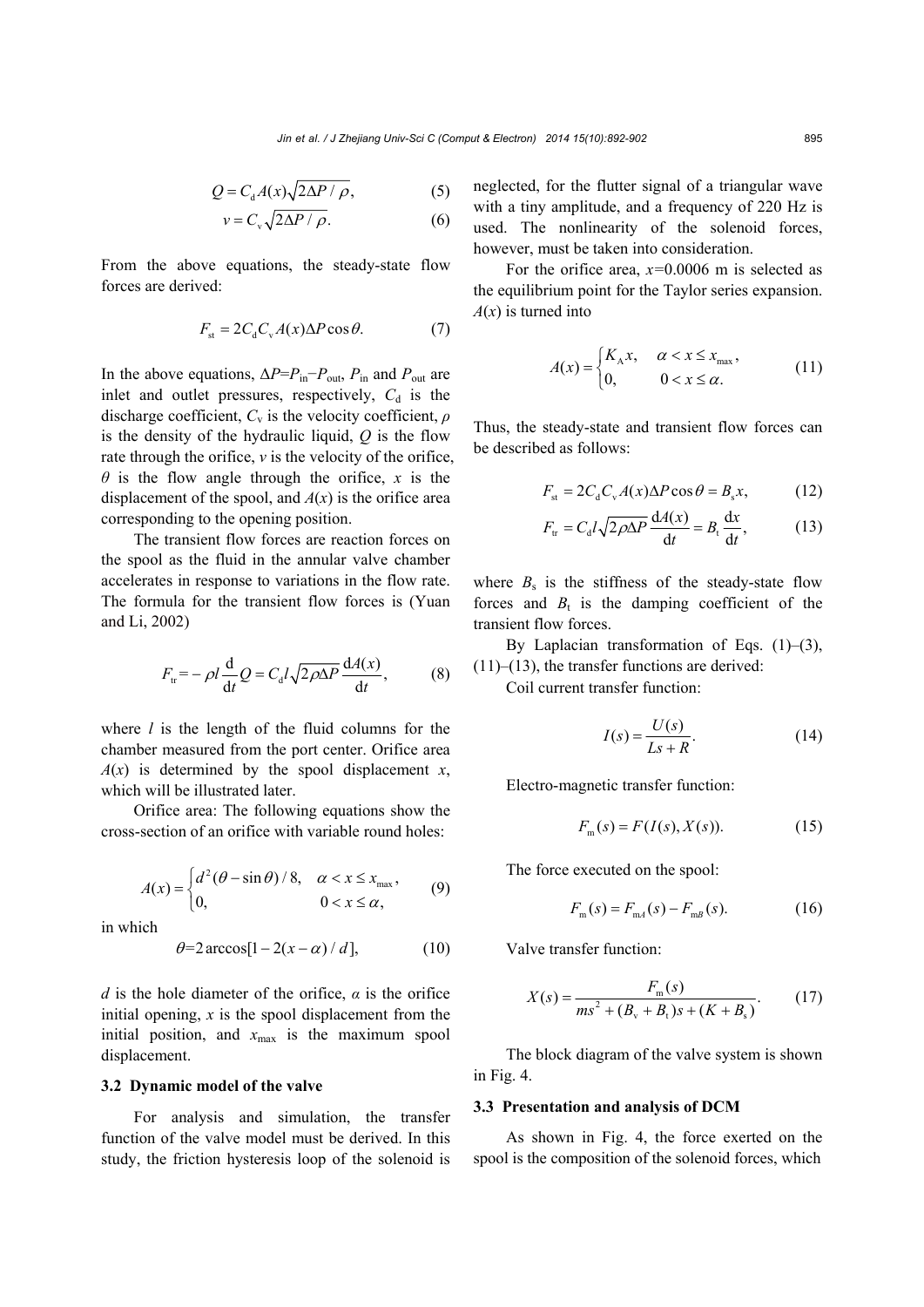

**Fig. 4 Block diagram of the valve system**

can be derived in the form of

$$
F_{\rm m}(i(t),x(t)) = F_{\rm m4}(i_A(t),x(t)) - F_{\rm mB}(i_B(t),x(t)),
$$
 (18)

where  $F_{\text{mA}}(t)$  and  $F_{\text{mB}}(t)$  are the forces of solenoids *A* and *B*, respectively,  $F_m(t)$  is the composite force of the solenoid exerted on the spool, and  $i_A(t)$  and  $i_B(t)$ are the control instructions outputted to solenoids *A* and *B*, respectively.

The composite force is the main factor affecting the performance of the valve. It is quite different in the normal control method and our proposed control strategy. The normal control method (NCM) of the valve needs to be described first.

With NCM, in proportion to each signal input, a certain balance point between the spring and the force of one solenoid determines a particular spool stroke and spool position. The input signal of the valve could be either positive or negative. However, only one of the solenoids is working at a time. That is to say, if one solenoid is energizing, the other solenoid will be in the de-energized state. The solenoid controller in Fig. 4 can be represented as

$$
\begin{cases} u_A(t) = u_{\rm c}(t), & u_B(t) = 0, \text{ if } u_{\rm c}(t) > 0, \\ u_A(t) = 0, & u_B(t) = u_{\rm c}(t), \text{ if } u_{\rm c}(t) < 0, \end{cases}
$$
(19)

where  $u_A(t)$  and  $u_B(t)$  are the control instructions of solenoids *A* and *B*, respectively, and  $u_c(t)$  is the control instruction converted from the displacement controller.

Since the current control signal is in proportion to the control signal  $u(t)$ , we have

$$
i_{\rm c}(t) = k_{\rm c} u_{\rm c}(t),\tag{20}
$$

in which  $k_c$  is the proportionality coefficient between  $i<sub>c</sub>(t)$  and  $u<sub>c</sub>(t)$ .

Thus, Eq. (19) can be formulated in current form:

$$
\begin{cases}\ni_A(t) = i_{\rm c}(t), & i_B(t) = 0, \text{ if } i_{\rm c}(t) > 0, \\
i_A(t) = 0, & i_B(t) = i_{\rm c}(t), \text{ if } i_{\rm c}(t) < 0.\n\end{cases}
$$
\n(21)

Eq. (18) can be transformed to

$$
F_{\rm m}(i(t),x(t)) = \begin{cases} F_{\rm m4}(i_{\rm c}(t),x(t)), & i_{\rm c}(t) > 0, \\ -F_{\rm mB}(i_{\rm c}(t),x(t)), & i_{\rm c}(t) < 0. \end{cases}
$$
 (22)

By this kind of control strategy, the force exerted on the spool is supplied by only one of the solenoids. The total force output of the two solenoids is shown in Fig. 5. The current force gain is very small and has a rather large change within the whole working space. Thus, in the whole solenoid stroke, nonlinear characteristics obviously and directly affect the dynamic performance of the valve. If the current operating point is over 500 mA, the current force gain would stay between 0.028 and 0.052 N/mA.



**Fig. 5 Current-force characteristic and current-gain curve**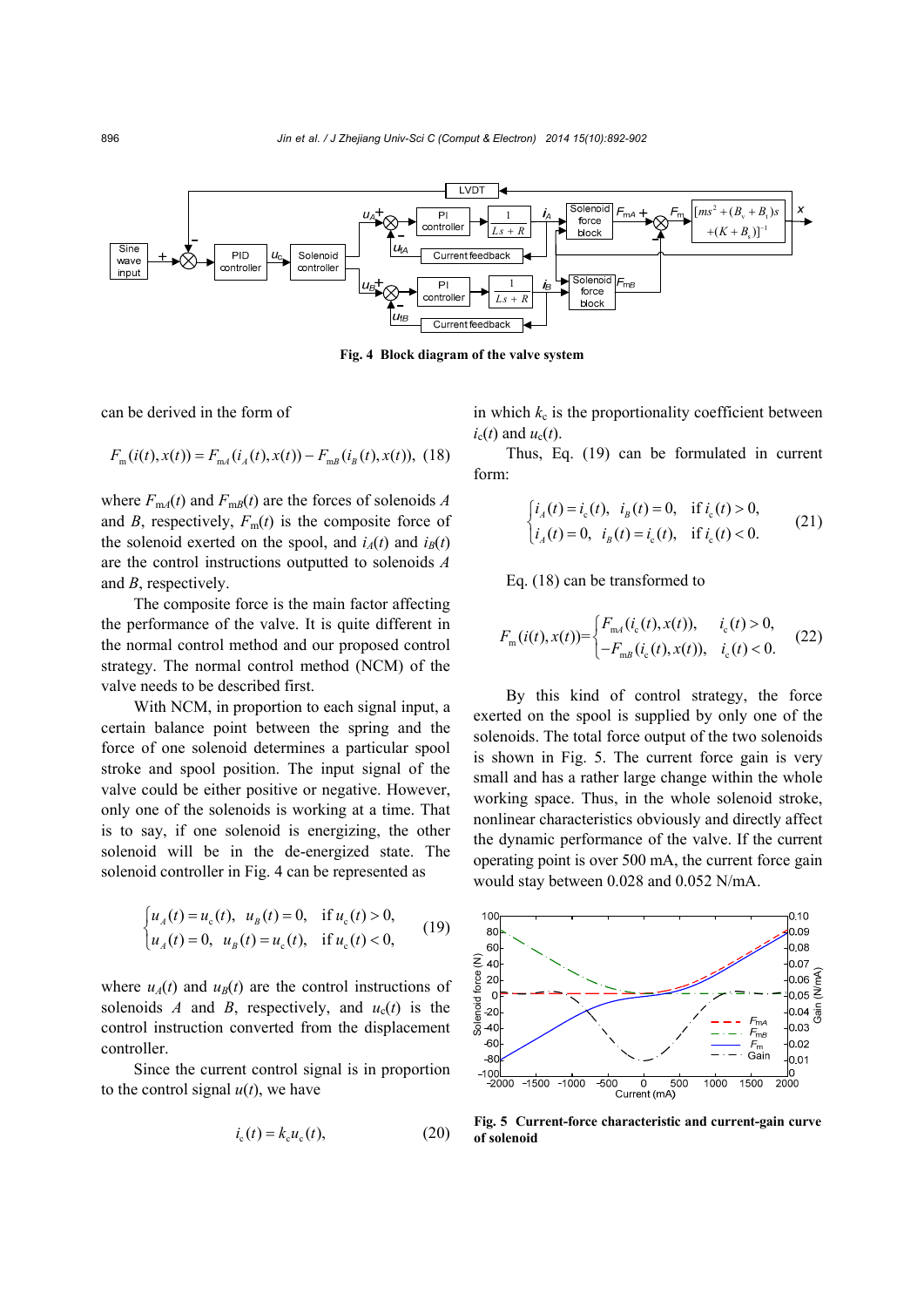To solve this problem, DCM is proposed to avoid the disadvantages induced by the alternate energizing and small current force gain. A basic signal is applied to both solenoids and the control signal  $u_c(t)$  works differentially on each solenoid; hence, both solenoids work in their linear regions. The solenoid controller in Fig. 4 can be defined as

$$
u_{A}(t) = u_{0} + u_{c}(t), \ \ u_{B}(t) = u_{0} - u_{c}(t). \tag{23}
$$

It can also be formulated in current form:

$$
i_A(t) = i_0 + i_c(t), \quad i_B(t) = i_0 - i_c(t).
$$
 (24)

 $u_0$  and  $i_0$  are the quiescent operating points.

Consequently, both solenoids are energized if the valve is in an active state. The composition of solenoid forces is

$$
F_{\rm m}(i, x) = F_{\rm m4}(i_0 + i_{\rm c}(t), x(t)) - F_{\rm mB}(i_0 - i_{\rm c}(t), x(t)).
$$
\n(25)

In this way, the composition of the solenoid forces is related to the current control signal and the displacement of the spool. Thus, the current-force characteristic for a certain  $i_0$  and  $x$  can be obtained. As shown in Fig. 6, at any displacement of the spool, characteristics of the composition force are determined by the characteristic of the solenoids and the quiescent operating point  $i<sub>0</sub>$ . That is to say, a good selection of the quiescent operating point makes a good characteristic.

The current force gain is





**Fig. 6 Current-force characteristic and current-gain curve of the composite force at**  $i_0$ **=600 mA,**  $x$ **=0.001 mm** 

and the variation of the gain is

$$
\xi = \frac{\max(g(i)) - \min(g(i))}{\max(g(i))}.
$$
 (27)

When the quiescent operating point  $i_0$  is changed, the gain curve of current force will be changed, so does *ξ*. The results are shown in Fig. 7. The minimum variation of the current force gain standing for better linearity characteristics of the composite force is achieved at  $i_0$ =500 mA. Additionally, in view of the single solenoid characteristic, at  $i_0$ =500 mA the drawbacks of the dead zone can be overcome. Thus, the result should be acceptable and can be used in the following simulations and experiments.



**Fig. 7 Variations of the current force gain at different currents: (a) current force gain; (b) variation of current force gain** 

#### **4 Simulation and analysis**

To verify the effectiveness of DCM, a simulation model was established according to the transfer functions of the valve system in Eqs.  $(14)$ – $(17)$ . Since the control algorithm is not the main point of this study, the classical proportional–integral– derivative (PID) controller and PI controller were used. The PID controller was employed for closedloop control of the spool position. Simultaneously,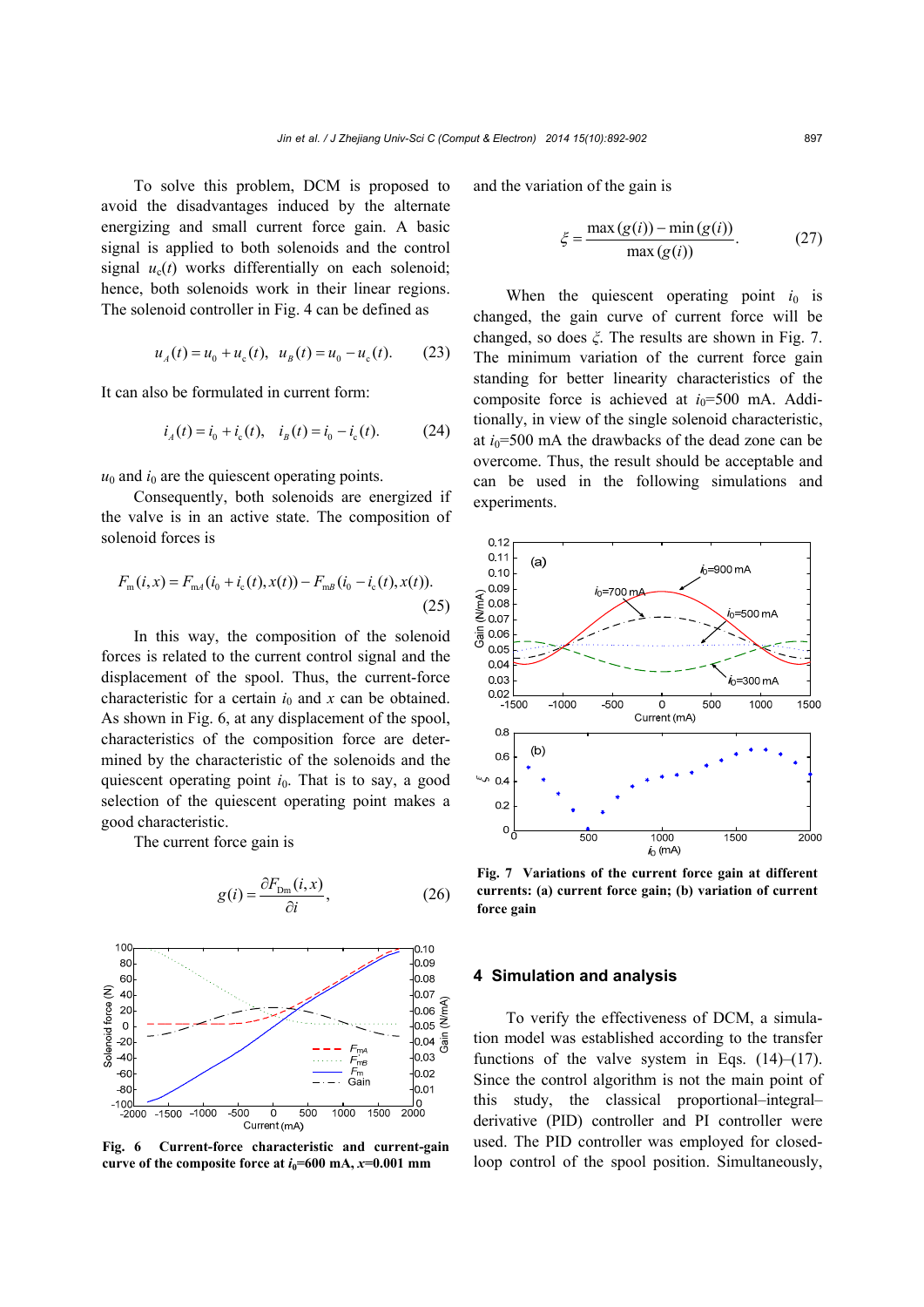the PI controller was used to control the coil current. In view of the requirements for stability and good transient performance, the orthogonal experimental method (Jin *et al.*, 2013) was used for PID parameter tuning. The main parameters of the simulation are shown in Table 1.

**Table 1 Parameters of the system** 

| Parameter   | Value             | Parameter | Value                |
|-------------|-------------------|-----------|----------------------|
| L           | $0.01$ H          | $\rho$    | $850 \text{ kg/m}^3$ |
| R           | $2.7 \Omega$      |           | $0.012 \text{ m}$    |
| m           | $0.064$ kg        | $u_0$     | 2 V                  |
| $B_{\rm v}$ | 80 N·s/m          | $i_0$     | 0.5A                 |
| K           | 21 000 N/m        | $K_{A}$   | $0.00212 \text{ m}$  |
| $C_{d}$     | 0.61              | $B_{s}$   | $3643.7$ N/m         |
| $C_{\rm v}$ | 0.98              | $B_{t}$   | 2.57 N·s/m           |
| θ           | $69$ deg          | $\alpha$  | $0.0004$ m           |
| d           | $0.007 \text{ m}$ |           |                      |

The simulation model was developed based on the diagram shown in Fig. 4. In NCM, a current compensation, which can be figured out by Eq. (28), is usually supplied by a step generator to skip the dead zone where the force gain of the solenoid is quite small with a small current, as shown in Fig. 5. The solenoid controller is defined by Eq. (19). In DCM, however, the solenoid controller is a differential controller defined by Eq. (23) to energize both solenoids. The compensation can be removed.

$$
U_{\text{step}} = \text{sgn}(U_{\text{c}})U_{\text{min}},\tag{28}
$$

where  $U_{\text{min}}$  is the minimum control voltage to skip the dead zone, and  $U_{\text{step}}$  is the compensation signal.

The current in the coil and the displacement of the spool are the main factors that influence the electro-magnetic force. In the simulation model, the calculation of the solenoid forces through the interpolation method is included in the solenoid force block as shown in Fig. 3.

Fig. 8 shows the currents of the coil under different methods at 50%/20 Hz sine wave input. DCM made the valve serve around the quiescent operating point, which was completely in the linear region. The influence of nonlinear characteristics was almost eliminated and the response of the valve consequently enhanced. With NCM, however, the solenoids sometimes worked with small currents (less than 200 mA), and the solenoids outputted very small force. Hence, the valve works more slowly.



**Fig. 8 Coil currents: (a) NCM; (b) DCM** 

This effect is shown in Fig. 9. When the input was a sine wave at 1 Hz with 50% maximum amplitude, the waveform distortion was diminished using the compensation and eliminated by DCM. Generally, the waveform distortion of spool displacement as shown in Fig. 9a is caused by the current dead zone of the solenoid. A small compensation value is almost invalid for the distortion, while a large value will cause instability in the valve. This is why the waveform distortion cannot be eliminated completely by step compensation (Fig. 9b). Differently, the DCM method which serves out of the dead zone can actuate the spool quickly without waveform distortion (Fig. 9c).

In Fig. 10, by changing the amplitude and frequency of the sine wave input, the frequency responses of the spool displacement at different inputs can be obtained. Obviously, the dynamic characteristics of the system under DCM are better than those under NCM.

## **5 Test rig and experiment validation**

To validate the proposed control method, experiments were carried out on the test rig (Fig. 11). The system included an internal gear pump (IGT-1- 10, working pressure 31.5 MPa) driven by an electric motor, providing an output flow rate of 160 L/min. Two relief valves (maximum working pressure 35 MPa)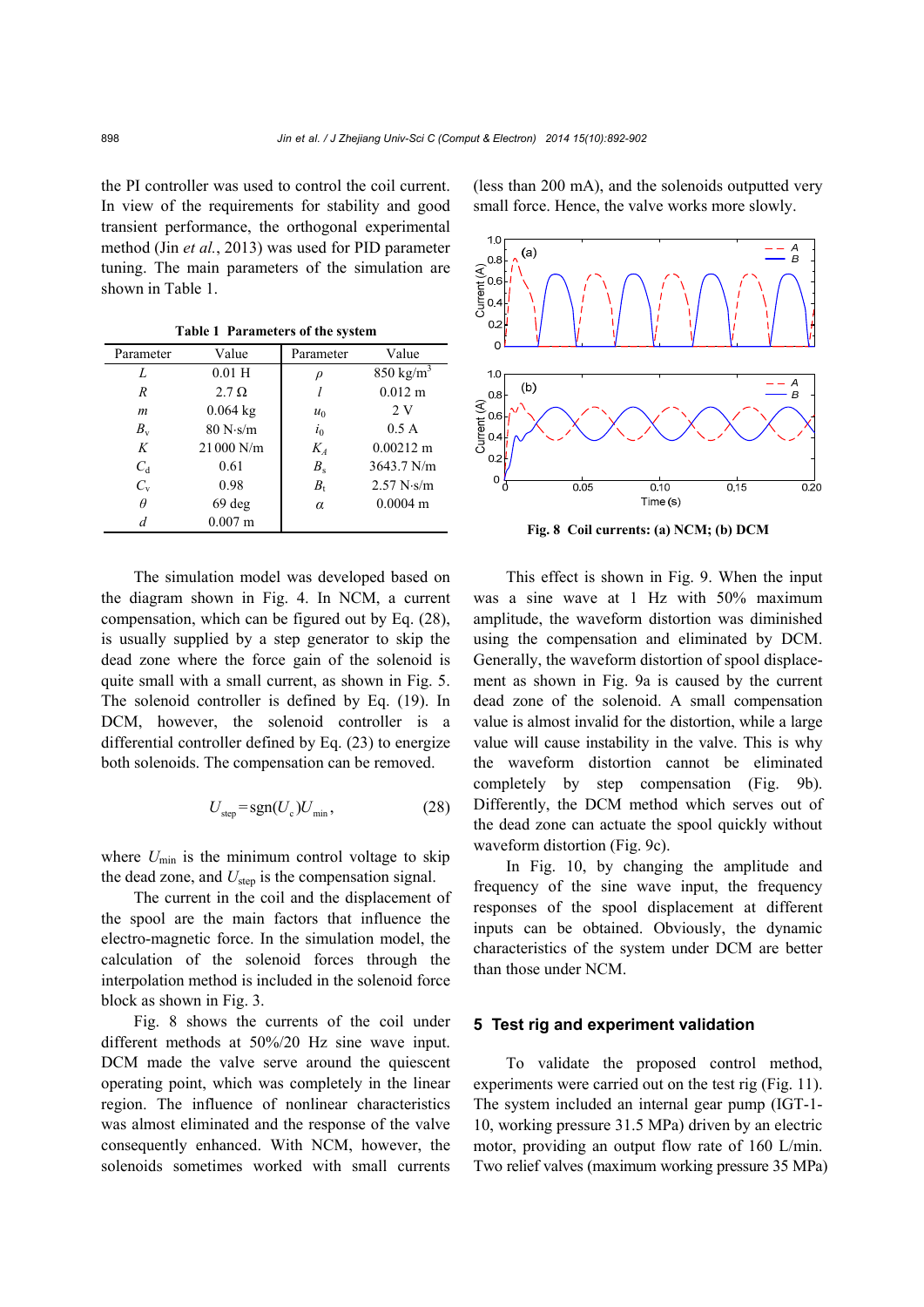

**Fig. 9 Responses of 50%/1 Hz sine wave input: (a) NCM without compensation; (b) NCM with compensation; (c) DCM** 



**Fig. 10 Bode diagrams at different inputs: (a) 25%; (b) 50%; (c) 100%**

were used: one was to set up the system pressure, and the other to set up the pressure of the oil return. A manual valve (working pressure 31.5 MPa) was used as the main switch of the rig, and two one-way throttle valves (maximum working pressure 35 MPa) were used to apply load pressure. In the apparatus, the control signal, which was supplied by a low frequency signal generator (LFSG), was used to control

the proportional direction valve through the amplifier card. The LVDT (frequency>100 Hz, output DC  $\pm$ 5 V) was equipped to convert the spool displacement signal to the voltage, which was actually sent to the data acquisition unit (5 kHz, 12-bit resolution) of the amplifier card. The input signal and displacement signal were displayed and stored by the oscilloscope. The picture of the test rig is shown in Fig. 12.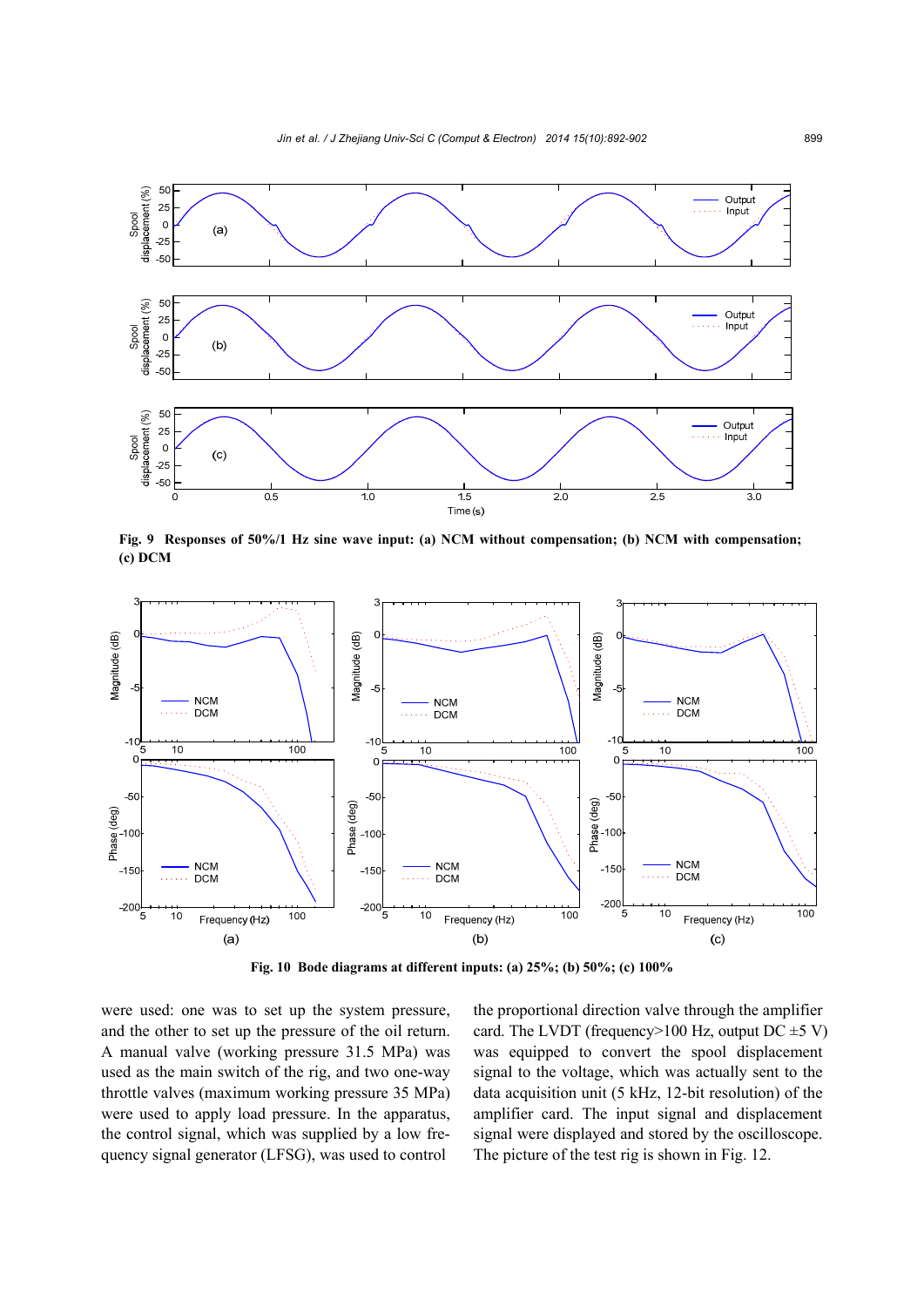

**Fig. 11 Schematic diagram of the experiment system**



**Fig. 12 Photograph of the test rig**

In the experiment, the pressure differences between the valve inlet and outlet were adjusted to 1 MPa by the relief valves. The responses of different step inputs are shown in Fig. 13. Since PID parameters were tuned with 50% input, both methods performed well. Obviously, the rise time of NCM was almost identical to that of DCM, but the settling time of the normal method was much longer. That is to say, DCM has a better performance at different inputs.

Fig. 14 gives the responses of 50%/1 Hz sine wave input to illustrate the effect of DCM on the dynamic characteristics of the valve. The responses were the same as the simulation results. A large control error occurred near the zero spool position with NCM without compensation (Fig. 14a). This error was greatly reduced by compensation (Fig. 14b), and eliminated with DCM (Fig. 14c). Note that the waveform distortion in the experiments was much larger than that in the simulations because of the friction, and the effect of compensation in NCM was limited, but DCM still performed well.

By changing the amplitude and frequency of the sine wave input of LFSG, the frequency responses of spool displacement can be obtained (Fig. 15). The amplitude attenuation under DCM was much lower than that of the normal method at 25% and 50% input. This is because the nonlinear characteristic is manifest when the solenoid current is small; when DCM is employed, the influence of the nonlinear characteristic is almost eliminated.



**Fig. 13 Responses of different step inputs: (a) 25%; (b) 50%; (c) 100%**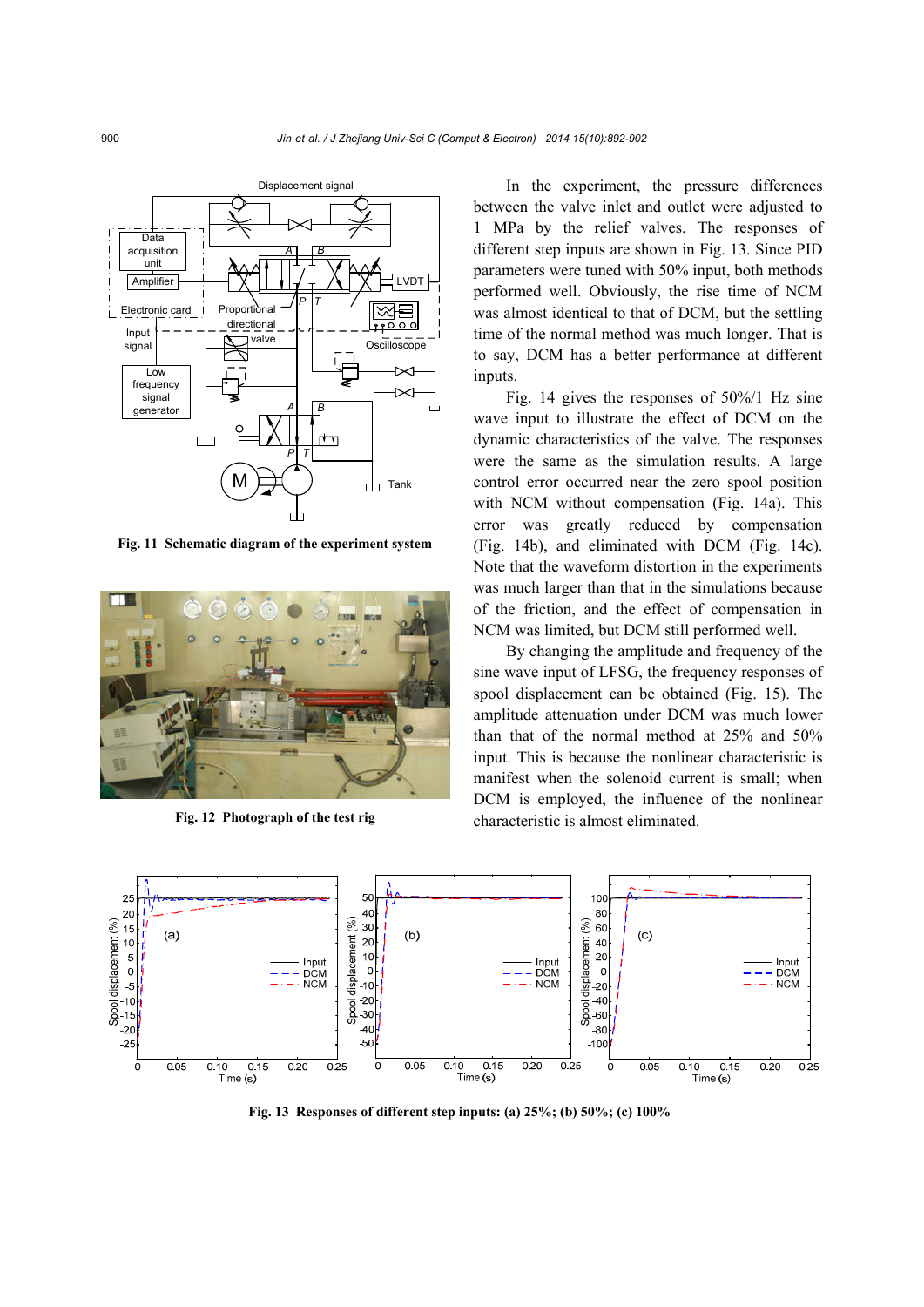

**Fig. 14 Responses of 50%/1 Hz sine wave input: (a) NCM without compensation; (b) NCM with compensation;**   $(c)$  DCM



**Fig. 15 Bode diagrams of experiments at different inputs: (a) 25%; (b) 50%; (c) 100%** 

## **6 Conclusions**

This paper primarily presents a new control strategy named the differential control method for the proportional directional valve with spool position feedback to improve its dynamic and static characteristics. Comparisons were made between DCM and NCM in a nonlinear model. According to simulation results, the proposed method was analyzed to explain why it is better than the normal ones, and the quiescent operating point of DCM was shown to make a minimum variation in the current force gain.

Experiments were conducted to prove that our method is practical and effective.

Using the proposed method, the frequency response of the valve can be enhanced, and the waveform distortion greatly reduced. Therefore, the proportional valve can be used in applications with higher frequency responses and higher precision requirements. Based on the experiment results, the waveform distortion is apparently reduced using our method, as the solenoids completely operate in the linear region. Also, the implementation cost of the proposed method is very low, mainly because the